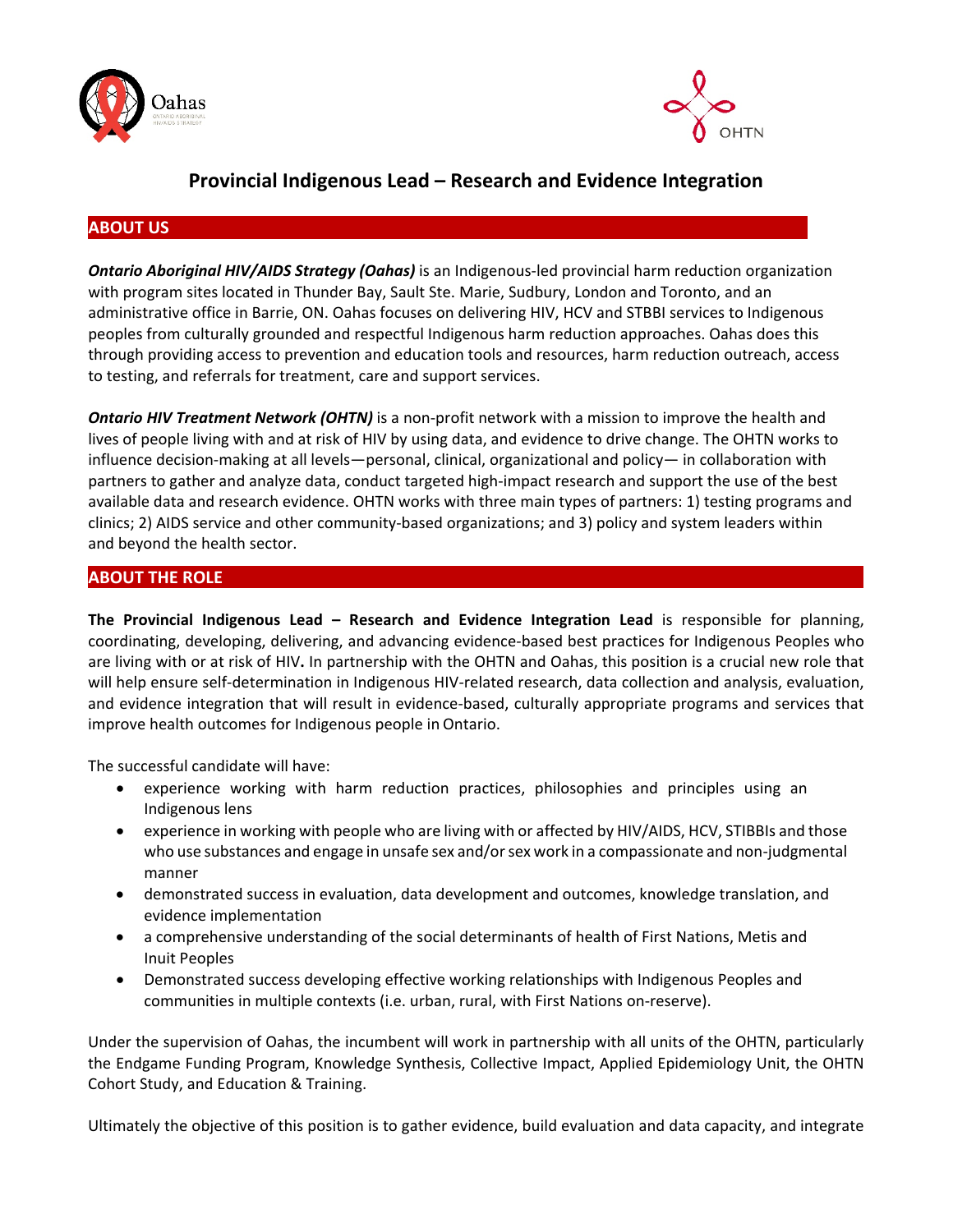evidence to address the health needs and disparities among urban Indigenous Peoples in Ontario in order to support the development of services, approaches and initiatives that support the Truth and Reconciliation Calls to Action, closing gaps and addressing social determinants of health in a culturally appropriate way.

#### **General Program Responsibilities:**

- Develop and support the ongoing function of an Indigenous Provincial Advisory committee made up of urban Indigenous provincial players such as service providers from regions Oahas serves, service recipients, and engage with PTOs, to shape and support directions in developing targeted approaches to advancing outcomes that inform our collective understanding of the needs and gaps.
- Develop partnership opportunities with agencies, groups, committees, and other sources to promote the work of Oahas, and reduce the stigma of Indigenous Peoples affected by HIV/AIDS, HCV, STBBIs and substance use.
- Determine more effectives ways to work with organizations across Ontario that serve Indigenous Peoples to identify best practices in HIV prevention, harm reduction, support and care.
- Explore and utilize evidence-based and culturally-informed practices, interventions, and methodologies that support effective engagement and outcomes with and for Indigenous Peoples.
- Support a greater understanding of the distinctions and needs of Indigenous Peoples and communities in contrast to the broader sector.
- Participate in joint planning meetings with the OHTN and Oahas to review annual and quarterly workplan deliverables that align with key priorities of Oahas and that of the OHTN's resources and initiatives.
- Enhance and reaffirm the existing, long-standing partnership between the Oahas and OHTN by serving as the bridge position and partner lead, and by identifying key elders who will guide this process
- Advance the Truth and Reconciliation Commission's Calls to Action in all areas of Health (#s 19-24).

#### **Data Development, Evaluation and Evidence Integration:**

- In collaboration with Oahas and OHTN and broader communities Oahas serves; identify key evidence, evaluation and data development priorities to inform annual work planning and longterm planning.
- Identify best practices in data collection and evaluation to support Indigenous programs and services developments and enhancements, and target efforts that will inform wise practices, programming and closing gaps.
- Develop, plan, implement and evaluate knowledge exchange and mobilization strategies that will support the implementation of evidence, and leading practices that address the health needs of Indigenous Peoples.
- Support the communities Oahas serves with adoption, evaluation, implementation, and scale up of evidence to support program initiatives and demonstration projects.
- Integrate Indigenous ways of knowing, being, seeing and doing into all junctures of planning and execution.
- Initiate strategic partnerships with other Indigenous researchers and foster research, evaluation and data capacity building among other communities, groups and agencies.
- Identify and develop indicators to monitor and evaluate uptake and integration of evidence for intended audiences.
- Avoid duplicating efforts by ensuring a consistent connection and communication with community, research groups and organizational bodies.